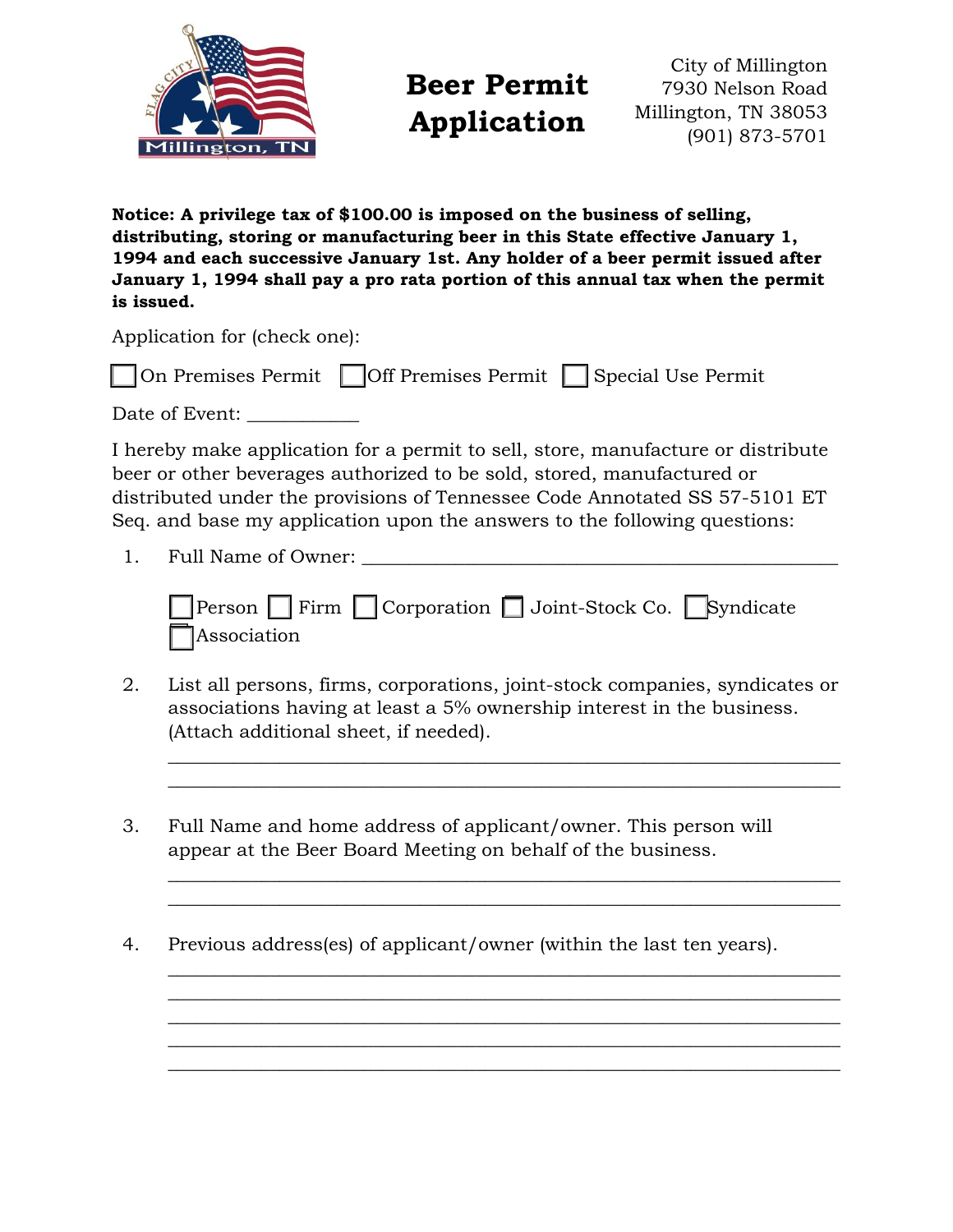| 5.  |                                                                                                                                                                           |  |  |  |  |
|-----|---------------------------------------------------------------------------------------------------------------------------------------------------------------------------|--|--|--|--|
|     | Home Phone: ___________________________Other phone: ____________________________                                                                                          |  |  |  |  |
|     |                                                                                                                                                                           |  |  |  |  |
| 6.  | Are you a US Citizen? Yes No As of what date?                                                                                                                             |  |  |  |  |
| 7.  | Under what name will the business operate?                                                                                                                                |  |  |  |  |
| 8.  | Location of business by street address or other geographical description                                                                                                  |  |  |  |  |
|     |                                                                                                                                                                           |  |  |  |  |
| 9.  | Specify the name, address, and phone number of the person to receive<br>annual privilege tax notice and any other communication from the city.                            |  |  |  |  |
|     |                                                                                                                                                                           |  |  |  |  |
|     |                                                                                                                                                                           |  |  |  |  |
|     |                                                                                                                                                                           |  |  |  |  |
| 10. | Give name and address of property owner, if other than business owner.                                                                                                    |  |  |  |  |
|     |                                                                                                                                                                           |  |  |  |  |
| 11. | Will the permit be used to operate two or more restaurants or businesses<br>under the same permit as permitted by Tennessee Code §57-5-103(a)(4)?<br>$\Box$ Yes $\Box$ No |  |  |  |  |
|     | Within the same building? $\Box$ Yes $\Box$ No                                                                                                                            |  |  |  |  |
|     | If so specify the number:                                                                                                                                                 |  |  |  |  |
|     | List the names of the restaurant or other businesses and describe their                                                                                                   |  |  |  |  |
|     | location (use additional sheet if necessary).                                                                                                                             |  |  |  |  |
|     |                                                                                                                                                                           |  |  |  |  |
| 12. | Give name, address, date of birth, Social Security Number, driver's<br>license number and state of issue for any manager other than applicant.                            |  |  |  |  |
|     |                                                                                                                                                                           |  |  |  |  |
|     |                                                                                                                                                                           |  |  |  |  |
|     | S. S. N.:                                                                                                                                                                 |  |  |  |  |
|     |                                                                                                                                                                           |  |  |  |  |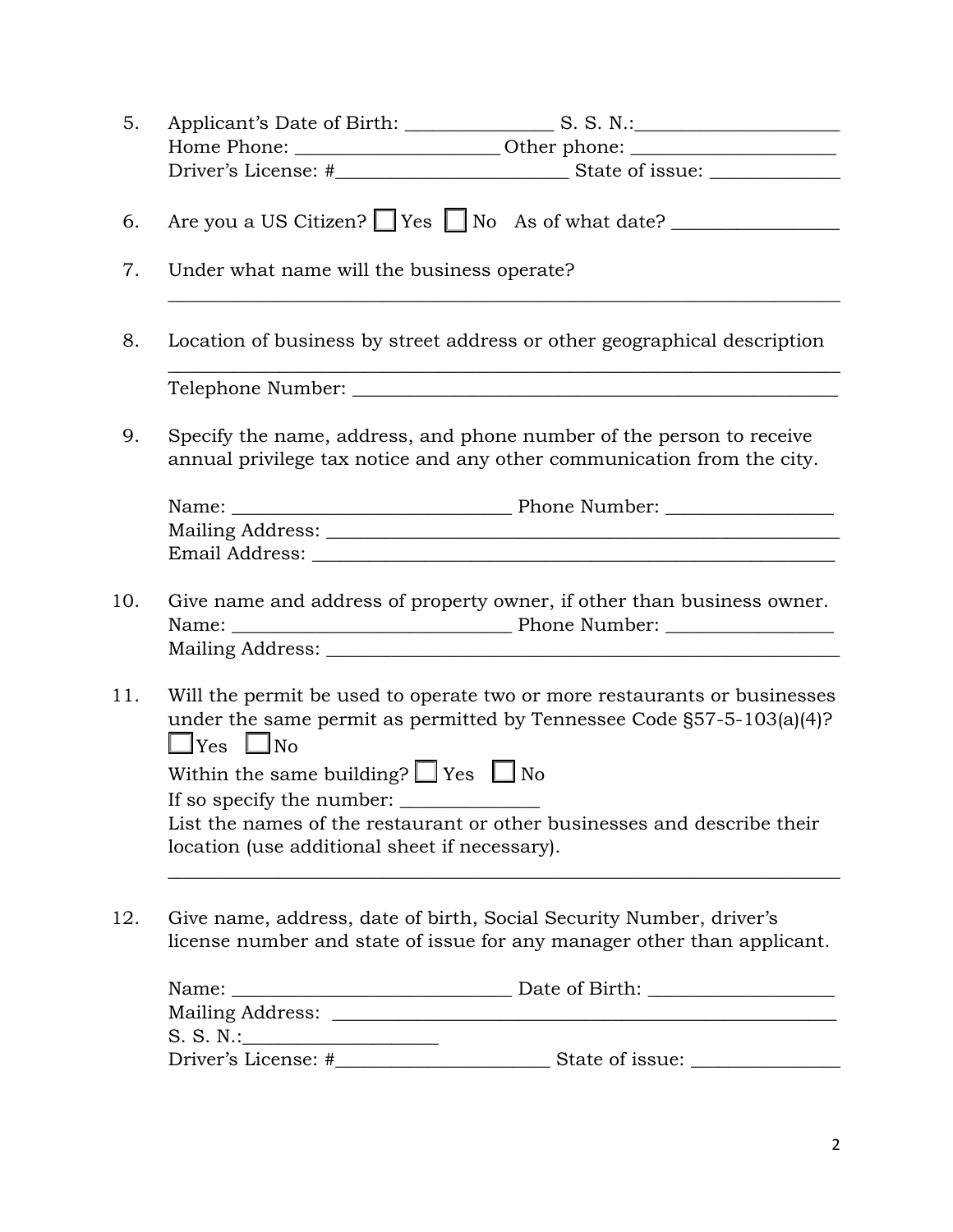13. Has any person having at least 5% ownership interest, any of the managers listed in question 12, or any other employee of the business been convicted of any violation of the beer or alcoholic beverage laws or any crime (other than minor traffic violations) within the last ten (10)  $\text{years?}$   $\sqrt{\text{Yes}}$   $\sqrt{\text{No}}$ If yes, give the particulars of each charge, court, and date convicted.

 $\_$  , and the set of the set of the set of the set of the set of the set of the set of the set of the set of the set of the set of the set of the set of the set of the set of the set of the set of the set of the set of th

 $\_$  , and the set of the set of the set of the set of the set of the set of the set of the set of the set of the set of the set of the set of the set of the set of the set of the set of the set of the set of the set of th  $\_$  , and the set of the set of the set of the set of the set of the set of the set of the set of the set of the set of the set of the set of the set of the set of the set of the set of the set of the set of the set of th

14. Has owner or the owner's organization had a beer permit revoked, suspended or denied in the state of Tennessee?

| $\overline{Yes}$ |                                      |  |
|------------------|--------------------------------------|--|
|                  | If so, specify where, when, and why. |  |

15. Give the name, relationship to applicant (if applicable) and address of the former beer permit holder at this location.

*The City of Millington had adopted a rule forbidding the sale, storage and manufacture of beer and like beverages within 300 feet of schools and churches and 250 feet of other places of public gathering.*

 $\_$  , and the set of the set of the set of the set of the set of the set of the set of the set of the set of the set of the set of the set of the set of the set of the set of the set of the set of the set of the set of th

 $\_$  , and the set of the set of the set of the set of the set of the set of the set of the set of the set of the set of the set of the set of the set of the set of the set of the set of the set of the set of the set of th

- 16. What is the name and address of the nearest church or other place of worship nearest to your business?
- 17. What is the name and address of the school nearest your business?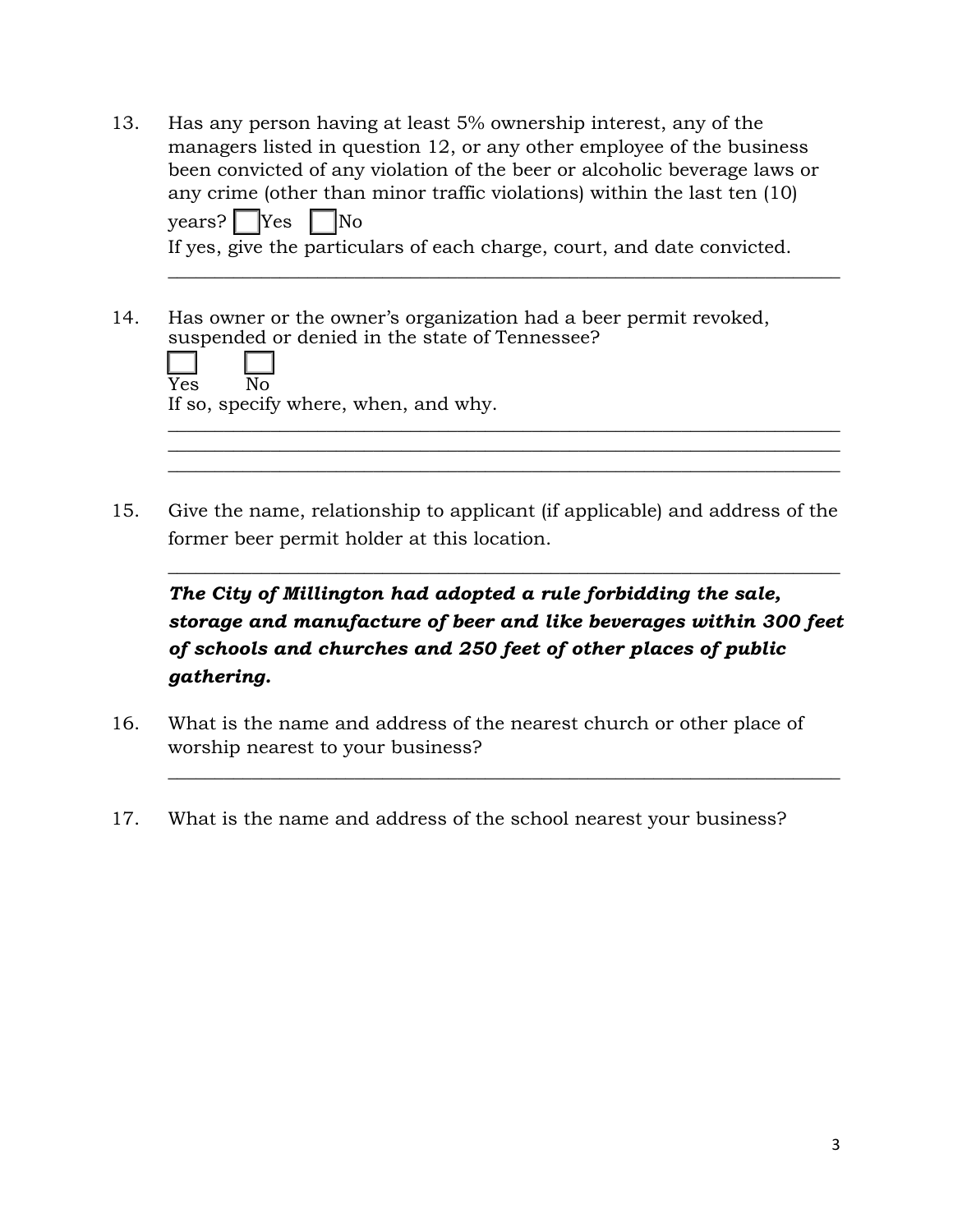**I, \_\_\_\_\_\_\_\_\_\_\_\_\_\_\_\_\_\_\_\_\_\_\_\_\_\_\_\_\_\_\_\_\_\_\_\_\_\_\_\_ (print full name) state under oath as follows: I am knowledgeable of the laws prohibiting the sale of beer to minors. I hereby certify that no person having at least 5% ownership interest, nor any person to be employed in the distribution or sale of beer in my establishment has been convicted of any violations of the beer and alcoholic beverage laws or any crime involving moral turpitude within the last ten (10) years. I am also aware that I shall not be issued a permit or my permit shall be revoked if any business location causes traffic congestion or interferes with schools, churches, or other places of public gathering, or otherwise interferes with public health, safety and morals.** 

\_\_\_\_\_\_\_\_\_\_\_\_\_\_\_\_\_\_\_\_\_\_\_\_\_\_\_\_\_\_\_\_\_\_\_\_\_\_\_\_\_\_\_\_\_\_\_\_\_\_\_\_\_\_\_\_ Signature of Applicant/Owner (or Authorized Corporate officer)

Sworn to and subscribed before me this \_\_\_\_day of \_\_\_\_\_\_\_\_\_\_\_,

Notary Public: \_\_\_\_\_\_\_\_\_\_\_\_\_\_\_\_\_\_\_\_\_\_\_\_\_\_\_\_\_\_\_\_\_\_\_\_ My commission expires: \_\_\_\_\_\_\_\_\_\_\_\_\_\_\_\_\_\_\_\_\_\_\_\_\_\_